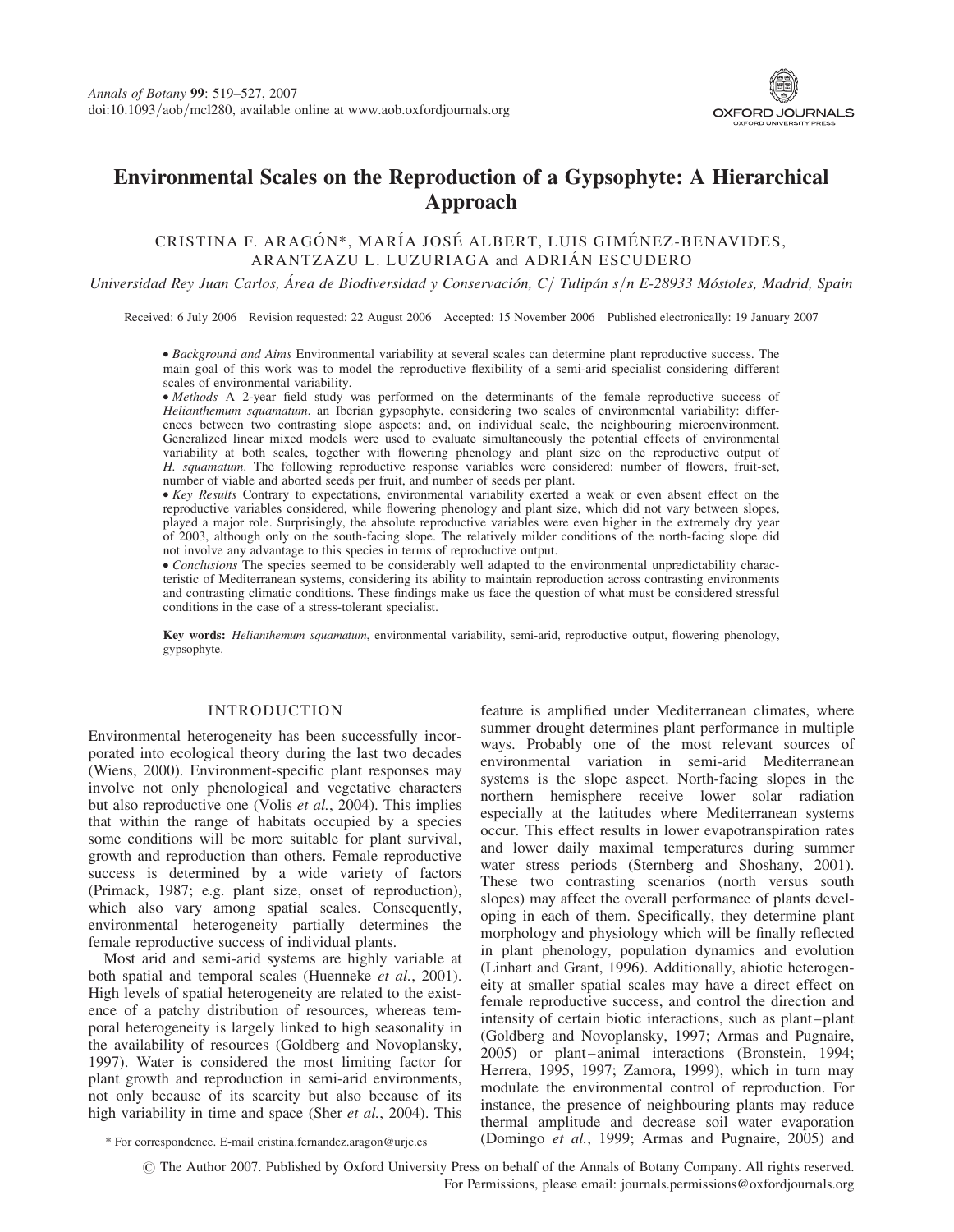generate shade conditions which may protect understorey plants from photoinhibition (Moro et al., 1997). The existence of neighbouring conspecifics may also represent an advantage as a source of pollen, in the case of xenogamous species, or by increasing pollinator visitation (Roll et al., 1997). On the other hand, the negative effects of neighbours lie in inter- and intraspecific competition for resources.

The main objective of this work is to model the female reproductive success of a semi-arid soil specialist, considering different scales of environmental variability. Reproductive amplitude and adaptive potential are probably the most important mechanisms to face man-induced degradation of arid lands and pernicious consequences of rapid global warming. This is of special interest in the case of specialists, such as edaphic endemisms, for which the restriction to a specific substrate determines the species vulnerability to extreme climatic events, given that geographic migrations are not always feasible, especially when occurring in edaphic islands (Harrison *et al.*, 2006).

This paper reports the results of a 2-year field study on the determinants of the female reproductive success of Helianthemum squamatum, an Iberian semi-arid specialist restricted to gypsum soils. Hierarchical generalized linear mixed models (GLMMs) were used to analyse the potential effects of environmental variability, together with other predictors such as phenological traits and plant size, which are known to control reproductive success, and are also partially affected by the environment. The approach used leads to a rational separation of all these effects. Different scales of environmental variability were considered: (*a*) a landscape scale, that included the extremes of a spatial gradient of environmental conditions determined by two contrasting slope aspects (north- versus south-facing slopes) which control the local climate; and (b) a smaller scale, consisting of the characteristics of the local neighbourhood of individual plants, which may mitigate adverse conditions or exacerbate restrictions. The consideration of these microhabitat variables also allows the statistical assessment of the potential density-dependent processes. It was expected that slope aspect would exert a high control on reproduction, given the relatively milder conditions of north slopes in semi-arid central Spain, and that reproductive output would be modulated in a hierarchical process by smaller-scale spatial factors. The specific questions of this study are:  $(a)$  what are the main factors controlling the reproductive output of H. squamatum; (b) what is the relative importance of different scales of environmental variability? (c) do these factors and their relative importance vary between years?

## MATERIALS AND METHODS

#### Plant species and study area

Helianthemum squamatum (L.) Dum. Cours (Cistaceae) is a small perennial sub-shrub (10–40 cm) that grows exclusively on gypsum soils in the semi-arid Mediterranean climate of the Iberian Peninsula. It is one of the most abundant gypsophytes in Spain and constitutes a diagnostic species of Iberian gypsum vegetation (Rivas-Martínez and Costa, 1970). Flowers are hermaphroditic, yellow-coloured, and are arranged in dense inflorescences at the tip of new branches. Fruits are small multi-seeded capsules (3 mm in diameter) (López-González, 1993). Preliminary results reveal a certain ability of this species to self-fertilize, although it is found to be predominantly xenogamous (pers. obs.).

The study was carried out in a gypsum landscape located close to Chinchón  $(40.08^{\circ}N \ 3.26^{\circ}W, 673 \text{ m a.s.}$ . 45 km south of Madrid, in Central Spain. The area has a Mediterranean semi-arid climate, with an annual average rainfall of 396 mm, with a severe summer drought, and a mean annual temperature of 14.1 ºC (29-year climatic data record from the thermopluviometric station of Arganda,  $40.19^{\circ}$ N 3.26°W). The study period comprises two years, 2002 and 2003, which were noticeably different in terms of mean temperature and rainfall (Fig. 1). While 2002 conditions were similar to the long-term average climatic data (hereafter normal year), 2003 was characterized by a severe drought from April to July (dry year).

The study was performed at two sites with contrasting slope aspects (north and south) located within a distance of 250 m from each other, in order to minimize climatic and geological differences. Two plots in each site were established and 120 reproductive plants per plot were randomly selected. Plot dimensions varied in order to get the same number of plants per plot:  $16 \text{ m}^2$  and  $55 \text{ m}^2$  on the south-facing slope (170º and 175º, respectively), with a minimum distance of 6.30 m between them, and  $55 \text{ m}^2$ and  $108 \text{ m}^2$  on the north-facing slope  $(330^\circ \text{ and } 310^\circ)$ , respectively), with a minimum distance of 15.30 m. The south-facing slope was covered by a sparse patchy perennial shrubland where patches of genuine gypsophytes were interspersed in a bare matrix covered by a very rich biological gypsum crust (Martínez et al., 2006). The northfacing slope was covered by a richer and denser shrub community, where together with some strict gypsophytes, calcicole plants or gypsovags were dominant. This site did not show a typical gypsum soil crust but a lichen layer dominated by Cladonia convoluta.



F<sub>1G</sub>. 1. Climatic conditions at the study site. Columns and lines represent monthly mean precipitation and mean temperature, respectively, during the period 1972–2001 and in the two years studied, 2002 and 2003.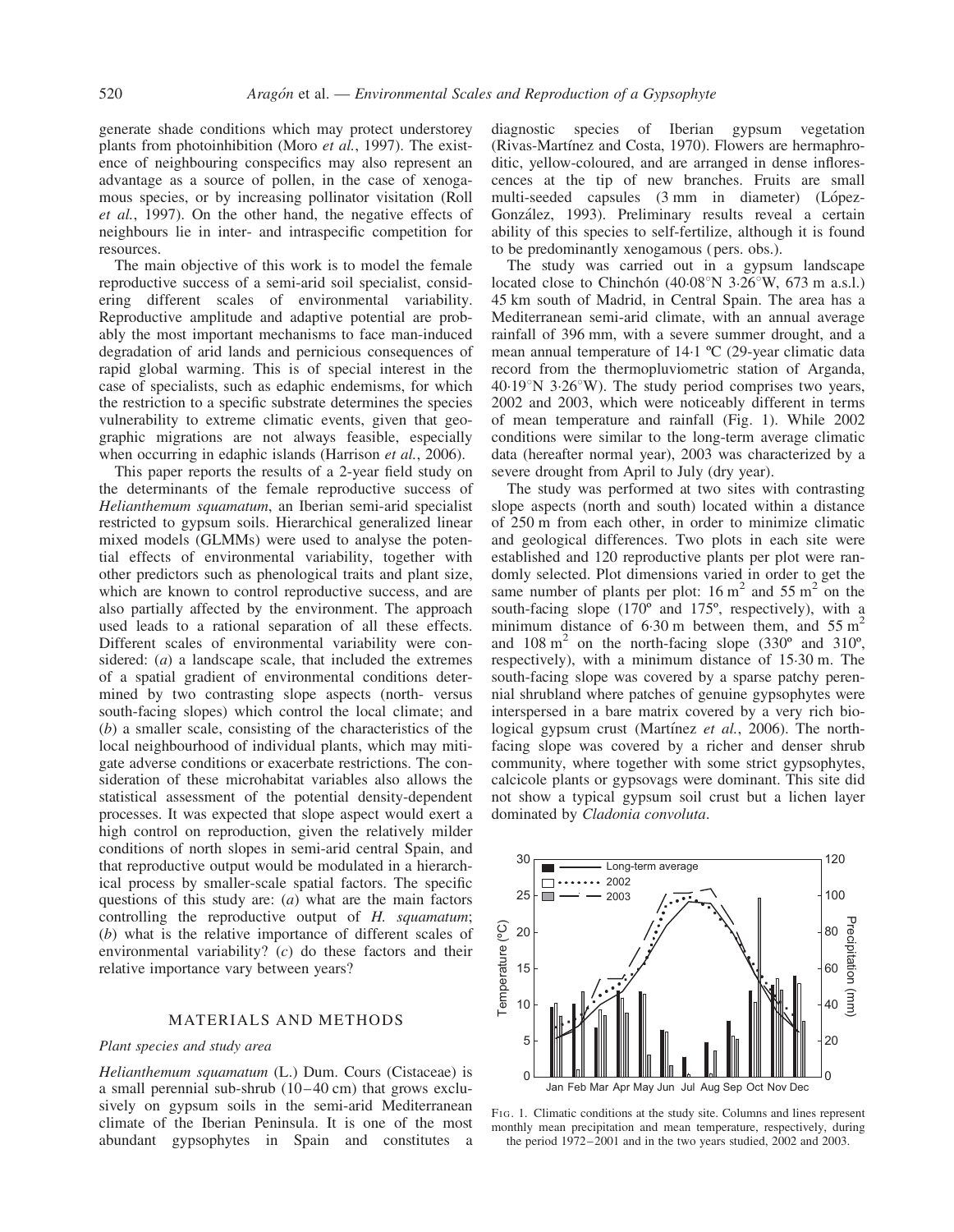#### Census scheme

Selected plants were tagged in March 2002, before the flowering period. Maximum height and maximum diameter were measured in 2002 and 2003. Plant size was estimated as a function of these two measurements  $[h\pi(d/2)^{2}].$ 

The microhabitat characteristics were determined in 2002 by taking digital photographs of each tagged plant situated in the middle of a square frame of  $50 \text{ cm} \times 50 \text{ cm}$ . The criterion to select these dimensions was based on previous studies, describing demographic patterns of this species, its radical system, and the intensity and spatial scale of plant–plant interactions (Romão, 2003; Escudero et al., 2005). Cover percentages of neighbour conspecifics and of other perennial plant species, and the distance to the nearest  $H$ , squamatum plant on the digital image were measured by using Corel Draw (version 10.4102000; Corel Corporation). Distance to the nearest H. squamatum plant was measured in the field when it was situated outside the frame.

The flowering phenology was monitored every 3–5 d throughout the flowering period (from the end of May until the beginning of July) during two consecutive years, 2002 and 2003. The number of inflorescences with at least one open flower at each census was counted.

The following phenological variables for each individual were calculated from flowering data: (a) flowering onset, as the number of days elapsed since the first of May to the appearance of the first flower in the plant;  $(b)$  flowering peak, as the number of days elapsed since the first of May to the day on which the maximum number of inflorescences with open flowers was reached;  $(c)$  flowering duration, as the number of days the plant remained in bloom; and (d) flowering synchrony, flowering overlap among individuals within each of the contrasting sites, calculated as follows (Albert et al., 2001):

$$
S_i = \frac{1}{n-1} \sum_{j=1}^{n} \frac{a_{ij}}{b_{ij}}
$$

where *n* is the total number of plants studied,  $a_{ij}$  is the number of days on which both individuals  $i$  and  $j$  flower synchronously and  $b_{ij}$  is the number of days on which at least one of them  $(i \text{ and/or } j)$  is flowering. This index ranges from 0, no synchrony, to 1, complete flowering overlap.

The female reproductive success was estimated by considering absolute and relative reproductive variables. The former set included total number of flowers and total number of seeds per plant. Relative reproductive variables were fruit-set and mean number of seeds (viable and aborted) per fruit. The total number of inflorescences per plant was counted at the end of the fruiting period. Five inflorescences were harvested per plant and the number of fruits and withered flowers were counted in order to calculate the mean number of flowers and the mean number of fruits produced per inflorescence and per plant. This sample of inflorescences represented 17% of the

inflorescences produced in 2002 (in both slopes) and 8% and 12% in 2003, for the south and the north slopes, respectively (see Results), which is high enough to obtain accurate estimates. Total number of flowers and total number of fruits were estimated by multiplying these mean values by the total number of inflorescences. Fruit-set was the percentage of flowers setting fruits. The mean number of seeds per fruit was determined by taking a random sample of ten fruits per plant and counting the number of viable and aborted seeds. The total number of seeds per plant was calculated by multiplying the mean number of seeds per fruit by the total number of fruits per plant.

#### Data analysis

The potential effect of the environmental variability at both scales (slope aspect and microhabitat characteristics), flowering phenology and plant size on the reproductive output of *H. squamatum* were evaluated by fitting generalized linear mixed models (GLMMs) via restricted maximum likelihood (REML). GLMMs provides a flexible way to model traits which do not satisfy the assumptions of a standard linear model, allowing the distinction between fixed and random factors in the model. Their use in this case is justified by the non-normal distribution of dependent variables under consideration and for the inclusion of random sources of variation (for further details of GLMMs, see Littell et al., 1996). The models were performed with the SAS GLIMMIX macro (SAS Institute, Cary, NC, USA).

The data were analysed following a hierarchical approach, considering plants nested within plots and plots nested within slope aspects, as variance components (random factors), and slope aspect, nearest-neighbour distance, cover percentage of conspecifics, cover percentage of other perennials, flowering onset, flowering peak, flowering duration, flowering synchrony and plant size, as explanatory variables (fixed factors). Satterthwaite's method was used to approximate the degrees of freedom of the denominator.

Due to the low number of plants surviving up to the second year (see Results), the GLMMs were performed for each year separately. The following response variables were considered: total number of flowers per plant, assuming a gamma error distribution with a log link function, fruit-set, assuming a binomial error distribution with a logit link function, and number of viable seeds per fruit, number of aborted seeds per fruit, and number of seeds per plant assuming a Poisson error distribution with a log link function. The canonical link functions for the presumed error distribution of the data were selected in each analysis according to McCullagh and Nelder (1989). To test the differences between years a simpler GLMM was performed for each of the response variables, considering exclusively the variables year, slope aspect, the interaction between them and plant size as fixed factors, and the random factor plot as in previous analysis. The variable plant size was included in this case, in order to avoid bias due to differences in plant performance among individuals. In these models only the plants that survived and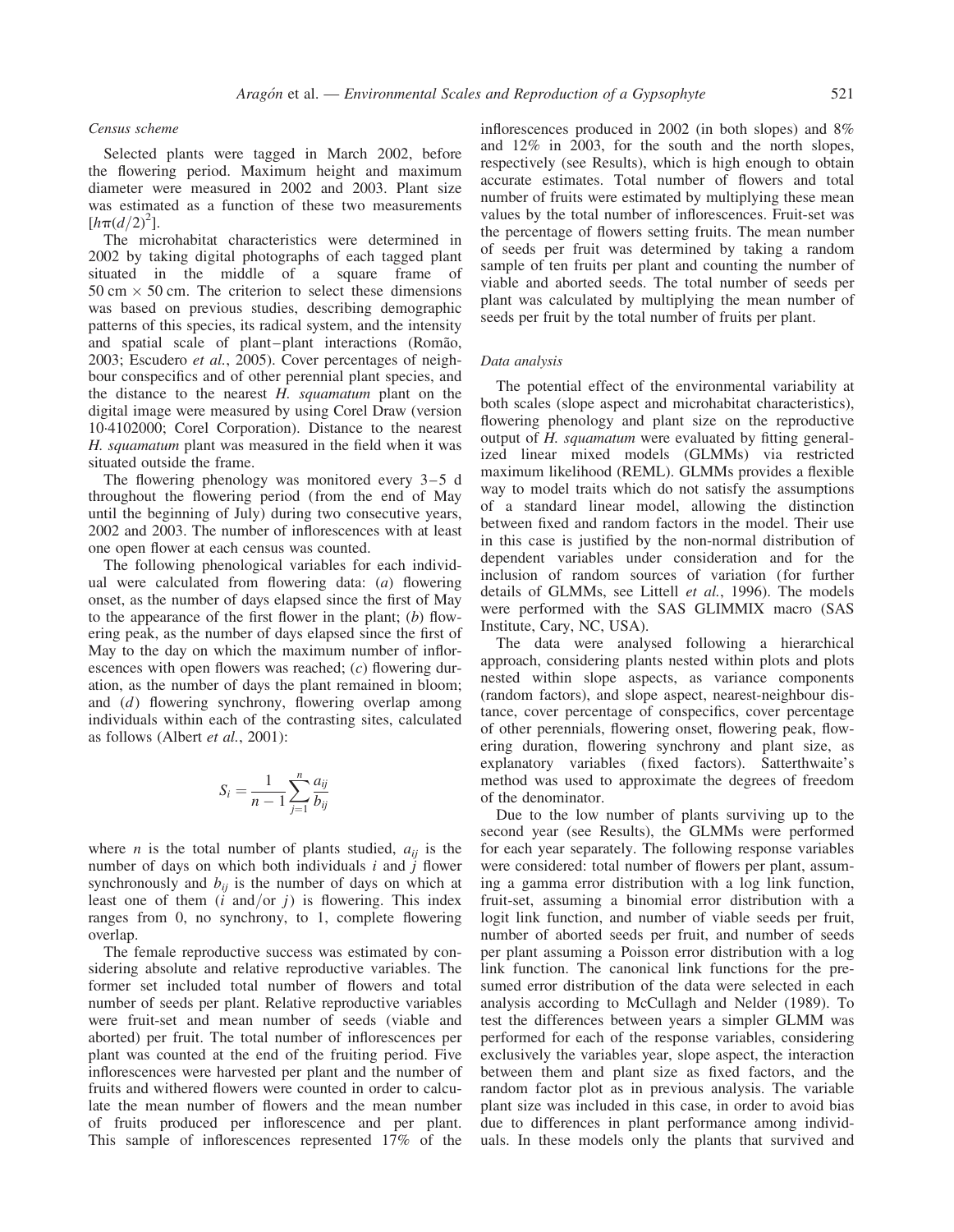flowered both years were taken into account. Also the same reduced models were built to explore the variability of the predictors considered in the previous analysis (microhabitat variables, phenological parameters and plant size) between the two contrasting slope aspects and between years. A Poisson error distribution with a log link function was assumed in all cases, except for flowering synchrony, which follows a binomial distribution. The DIFF option in the LSMEANS statement of the GLIMMIX procedure was used to identify specifically the levels of the factors where significant effects appeared.

### RESULTS

The plants that died in 2002 before flowering were discarded, so 465 plants were monitored in the first year. Survival rate in 2003 was around 50% (45% on the south slope, 51% on the north one). Consequently, the data set for the second year comprised 220 plants, a number high enough for our modelling purpose. Mortality was not size-dependent, although this result is not shown here (unpubl. res.).

Percentages of plants that flowered in 2002 and 2003 were, respectively, 90.91% (south, 95.3%; north, 86.52%) and 98.7% (south, 100%; north, 97.4%), with a mean fruit-set of 64.4% (Fig. 2D). The average number of fruits per plant  $(+$  s.e.) for 2002 and 2003 were, respectively, 238.7  $\pm$  32.5 and 205.0  $\pm$  25.8 on the south slope, and 221.1  $\pm$  30.4 and 326.4  $\pm$  75.7 on the north slope. Nearly all of the dissected fruits also yielded at least one potentially viable seed (percentages for 2002 and 2003, 99.1% and 98.6%, respectively).

Flowering of H. squamatum during the study period extended from the end of May until the beginning of July,



FIG. 2. Annual variation in (A) total number of flowers per plant, (B) total number of seeds per plant, (C) plant size, (D) fruit-set, (E) number of viable seeds and (F) aborted seeds per fruit, for the south- and north-facing slopes. Columns represent mean values and vertical lines the s.e. Asterisks indicate significant differences between years (\*  $P < 0.05$ ; \*\*  $P < 0.01$ ).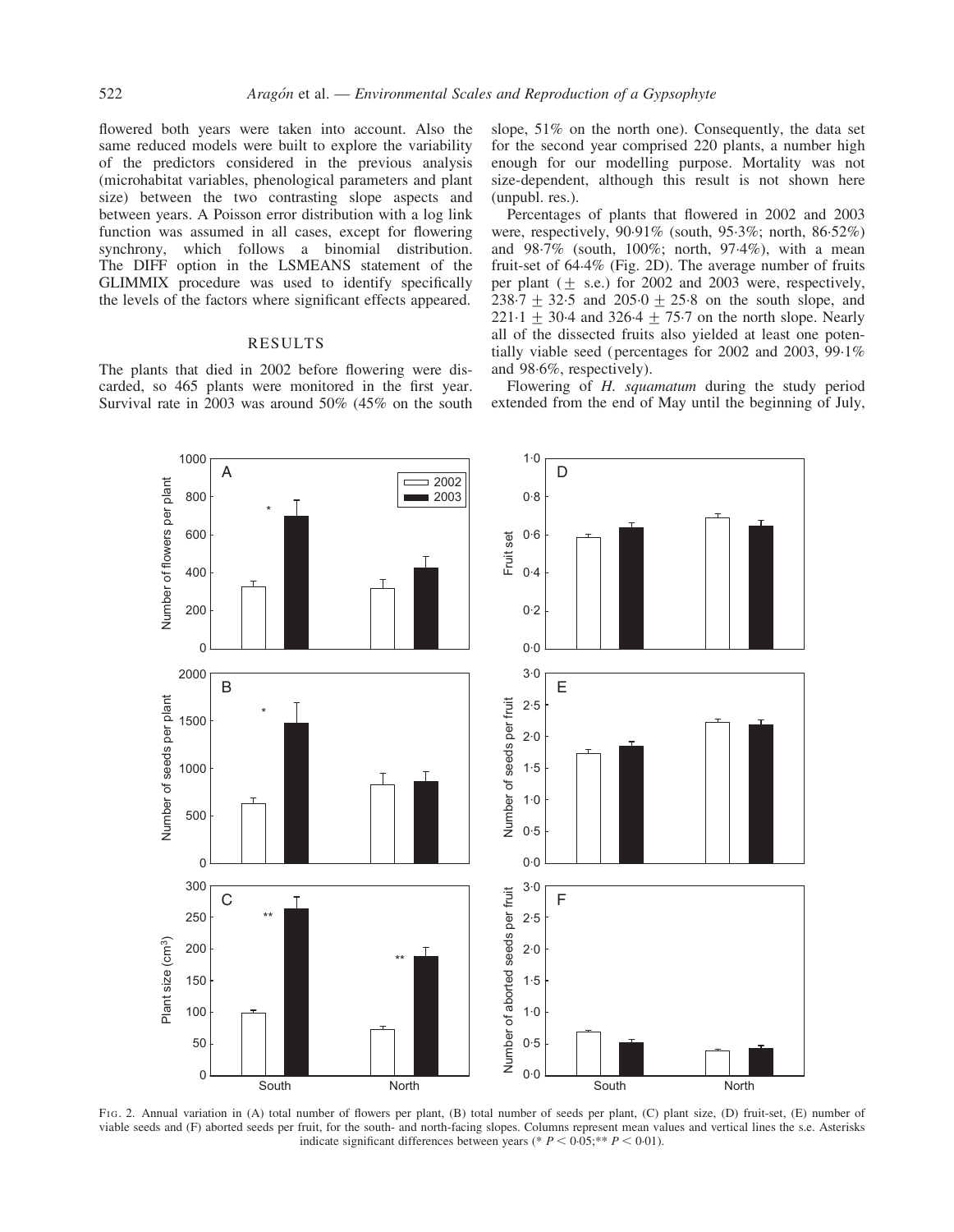reaching the peak of flower production around mid-June (Fig. 3). There were almost no significant differences in the phenological traits studied between the two contrasting slope aspects, although plants on the south-facing slope bloomed earlier  $(F = 48.46, P = 0.0023)$  and were more synchronous ( $F = 9.36$ ,  $P = 0.0379$ ) compared with those of the north-facing slope, but only in 2002.

Average cover percentages of H. squamatum plants and of other surrounding perennials were, respectively,  $6.74 + 0.38$  and  $7.13 + 0.60$  on the south-facing slope and  $3.56 + 0.25$  and  $12.15 + 0.68$  on the north-facing slope. No significant differences were detected for microhabitat characteristics between the contrasting slopes or for plant size (Fig. 2C).

Results of the GLMMs for every response variable are summarized in Table 1. No significant effect of the slope aspect was found on the reproductive variables studied, whereas some effect of the microhabitat variables occurred. Cover percentage of neighbouring conspecifics had a positive effect on the total number of seeds per plant in both years, while the cover percentage of other neighbouring perennials negatively affected flower production and total seeds per plant in 2003.

Reproduction was strongly affected by flowering phenology. Flowering peak had a significant effect on fruit-set and seed production (both per fruit and per plant) in 2002. Plants that reached the peak of flowering earlier achieved higher rates of fruit-set and produced more seeds per plant and more viable seeds per fruit, while plants that delayed the flowering peak experienced relatively higher levels of intrafruit seed abortion (Fig. 4; 2002). Flowering duration was positively related to number of flowers and total seeds per plant. Finally, flowering synchrony was positively related to the amount of flowers produced, and also



FIG. 3. Flowering period of H. squamatum on the south- and northfacing slopes in 2002 and 2003. Dotted lines represent the absolute flowering duration (first and last time at which at least one open flower was observed), while bold lines represent the average duration in each slope. Average flowering onset and flowering peak (circles) are represented on the bold lines. Significant differences between years (within each slope) in the average values of flowering onset, peak and duration are given from right to left  $(** P < 0.01; ** P < 0.001)$ .

favoured fruit-set, total seed production per plant and viable seeds per fruit.

Plant size positively affected absolute reproductive variables, number of flowers and number of seeds per plant, in both years, and additionally viable seeds per fruit in 2002.

No significant effect of the random factor 'plot' on the reproductive variables was found, while the 'plant' factor always had a significant effect.

Most phenological variables and plant size varied significantly from one year to the next. Flowering peak shifted significantly towards earlier dates in both slopes in the dry year of 2003 compared with the previous year (south,  $F = 70.49$ ,  $P = 0.0011$ ; north,  $F = 83.52$ ,  $P = 0.0008$ , while flowering onset happened significantly earlier only on the northern slope  $(F = 37.10,$  $P = 0.0037$ ). Moreover, the flowering period got significantly shorter in 2003, but only on the southern slope  $(F = 30.42, P = 0.0054;$  Fig. 3). Flowering synchrony within-sites was also significantly higher in 2003 on both slopes (mean  $\pm$  s.e.; south,  $0.62 \pm 0.01$  and  $0.70 \pm 0.01$ , for 2002 and 2003, respectively,  $F = 26.51$ ,  $P = 0.0068$ ; north,  $0.46 + 0.01$  and  $0.59 + 0.01$ , for 2002 and 2003, respectively,  $F = 50.32$ ,  $P = 0.0021$ ). In addition, average plant size significantly increased from 2002 to 2003 on both slopes (south,  $F = 81.39$ ,  $P = 0.0009$ ; north,  $F = 100.37, P = 0.0006$ ; Fig. 2C).

Absolute reproductive variables differed significantly between years, but only on the south-facing slope. Total flower production and total seed production per plant in 2003 doubled those of 2002 (see Fig. 2A, B).

#### DISCUSSION

Contrary to our expectations, H. squamatum's reproduction was not controlled by the landscape scale of environmental variability. Following a well-established criterion related to the availability of water in Mediterranean habitats during the limiting summer drought (Kutiel, 1992; Sternberg and Shoshany, 2001; Bellot et al., 2004), the south-facing slope was expected to be the more stressful habitat in the present study. As a part of another study, significant differences were found in soil water content between the two slopes, at least during the 2004 reproductive season, a relatively wet year (unpubl. res.). Therefore, a better plant performance was expected and consequently a higher reproductive output in north-facing slope plants. However, slope aspect was not a significant predictor for any reproductive variable. Furthermore, neither flowering phenology nor plant size were affected by the slope aspect. This suggests that the individual variability in reproduction cannot be explained by phenological or plant size-related processes mediated by environmental differences. Furthermore, individual variability in reproduction was the most important source of variation in all the models (plant factor; Table 1). This great individual variability, under a wide range of selection pressures due to the heterogeneity of the environment, could determine the high reproductive amplitude of this species and help to explain the existence of a similar reproductive output throughout the contrasting scenarios considered. Such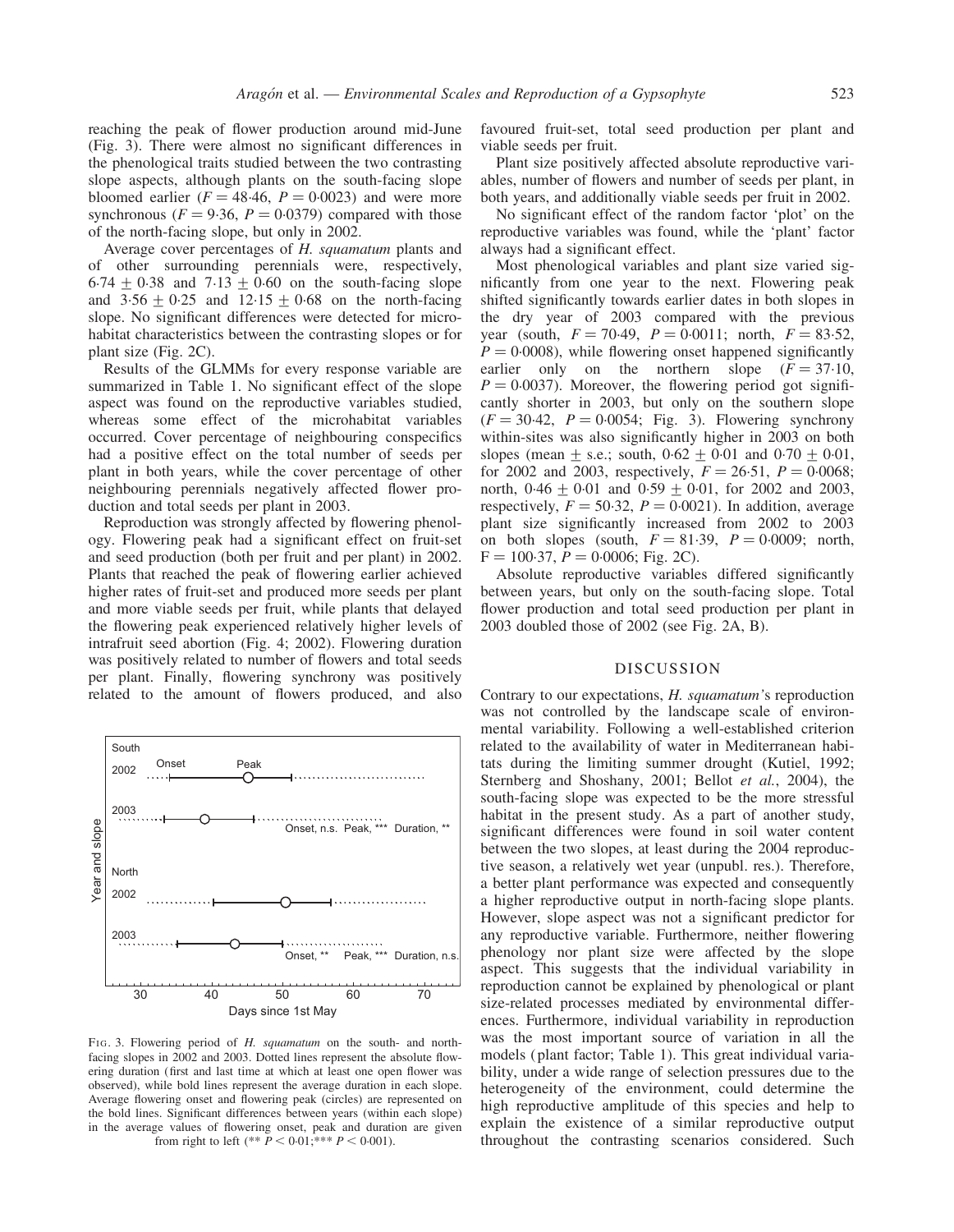TABLE 1. Generalized linear mixed models for the reproductive response variables in each study year (2002 and 2003): total flower production, fruit-set, number of viable and aborted seeds per fruit, and total seeds per plant

|                    | Flowers               |                       | Fruit-set            |                      | Viable seeds per fruit |                  | Aborted seeds per fruit |                  | Total seeds per plant |                       |
|--------------------|-----------------------|-----------------------|----------------------|----------------------|------------------------|------------------|-------------------------|------------------|-----------------------|-----------------------|
|                    | 2002                  | 2003                  | 2002                 | 2003                 | 2002                   | 2003             | 2002                    | 2003             | 2002                  | 2003                  |
| Fixed factors      |                       |                       |                      |                      |                        |                  |                         |                  |                       |                       |
| Slope aspect       | $-8.08_{1,1.19}$      | $+0.07_{1,1.32}$      | $-5.14_{1,1.93}$     | $-0.53_{1,1.95}$     | $-27.64_{1,1.48}$      | $-1.10_{1,1.92}$ | $+16.42_{1,1.98}$       | $+0.49_{1,1.87}$ | $-4.05_{1,2.08}$      | $+1.05_{1,1.28}$      |
| Nearest H.s.       | $+0.20_{1,413}$       | $+2.48_{1,210}$       | $+0.00_{1,411}$      | $-2.18_{1,209}$      | $-3.44_{1,386}$        | $+0.72_{1,197}$  | $+1.03_{1,385}$         | $-0.01_{1,198}$  | $+2.40_{1,389}$       | $+0.38_{1,197}$       |
| Cover H.s.         | $+0.56_{1,369}$       | $+1.43_{1,65.7}$      | $+2.99_{1,405}$      | $-0.00_{1,197}$      | $-1.38_{1,236}$        | $+0.81_{1,195}$  | $+0.00_{1,266}$         | $-0.20_{1,178}$  | $+41.18_{1,388}$ ***  | $+5.07_{1,20.4}$ *    |
| Cover perennials   | $-2.49_{1,392}$       | $-6.51_{1,198}$ *     | $+1.30_{1,409}$      | $-0.65_{1,210}$      | $-0.00_{1,329}$        | $-0.34_{1,195}$  | $-1.16_{1,291}$         | $+1.39_{1,199}$  | $-0.00_{1,388}$       | $-5.08_{1,197}$ *     |
| Flowering onset    | $-0.15_{1,412}$       | $-3.39_{1,210}$       | $-2.65_{1,411}$      | $-0.02_{1,209}$      | $-3.54_{1,387}$        | $-1.24_{1,198}$  | $+2.42_{1,387}$         | $+0.53_{1,199}$  | $-3.51_{1,388}$       | $+0.02_{1,190}$       |
| Flowering peak     | $-3.75_{1,413}$       | $-1.32_{1,210}$       | $-14.91_{1,411}***$  | $-0.14_{1,209}$      | $-20.99_{1,381}$ ***   | $-1.45_{1,197}$  | $+4.25_{1,383}$ *       | $+2.33_{1,198}$  | $-7.20_{1,388}$ **    | $+0.85_{1,190}$       |
| Flowering duration | $+25.54_{1,402}$ ***  | $+31.06_{1,182}$ ***  | $+2.31_{1,412}$      | $+0.81_{1,210}$      | $+0.75_{1,305}$        | $-0.25_{1,199}$  | $+0.07_{1,364}$         | $-0.12_{1,198}$  | $+19.40_{1,389}$ ***  | $+19.43_{1,51.7}$ *** |
| Synchrony          | $+89.49_{1,343}***$   | $+9.82_{1,210*}$ *    | $+14.49_{1,400}$ *** | $+12.44_{1,209}$ *** | $+6.28_{1,156}$ *      | $+2.75_{1,197}$  | $-0.17_{1,216}$         | $-0.01_{1,197}$  | $+18.75_{1,381}$ ***  | $+14.10_{1,190}$ ***  |
| Plant size         | $+200.57_{1,412}$ *** | $+122.91_{1,210}$ *** | $+1.29_{1,410}$      | $+2.57_{1,208}$      | $+6.48_{1,387}$ *      | $+0.14_{1,197}$  | $+3.64_{1,386}$         | $+0.49_{1,198}$  | $+44.48_{1,389}$ ***  | $+132.94_{1,190}$ *** |
| Random factors     |                       |                       |                      |                      |                        |                  |                         |                  |                       |                       |
| Plot               | 0.81                  | 0.56                  | 0.91                 | 0.90                 | 0.57                   | 0.93             | 0.69                    | 0.85             | 0.92                  | 0.05                  |
| Residual (plant)   | 14.33***              | $10.18***$            | 14.32***             | $10.20***$           | 13.86***               | 9.92***          | 13.88***                | $9.92***$        | 13.91***              | 9.94***               |
| Number of cases    | 423                   | 220                   | 422                  | 220                  | 397                    | 209              | 397                     | 209              | 397                   | 209                   |

Data represent the Wald-type F-statistic (Wald Z-statistic for random factors) with the degrees of freedom given in subscript, and the sign (+ or -) indicating the direction of the effects. \*  $P < 0.05$ ; \*\*  $P < 0.01$ ; \*\*\*  $P < 0.001$ .

Aragón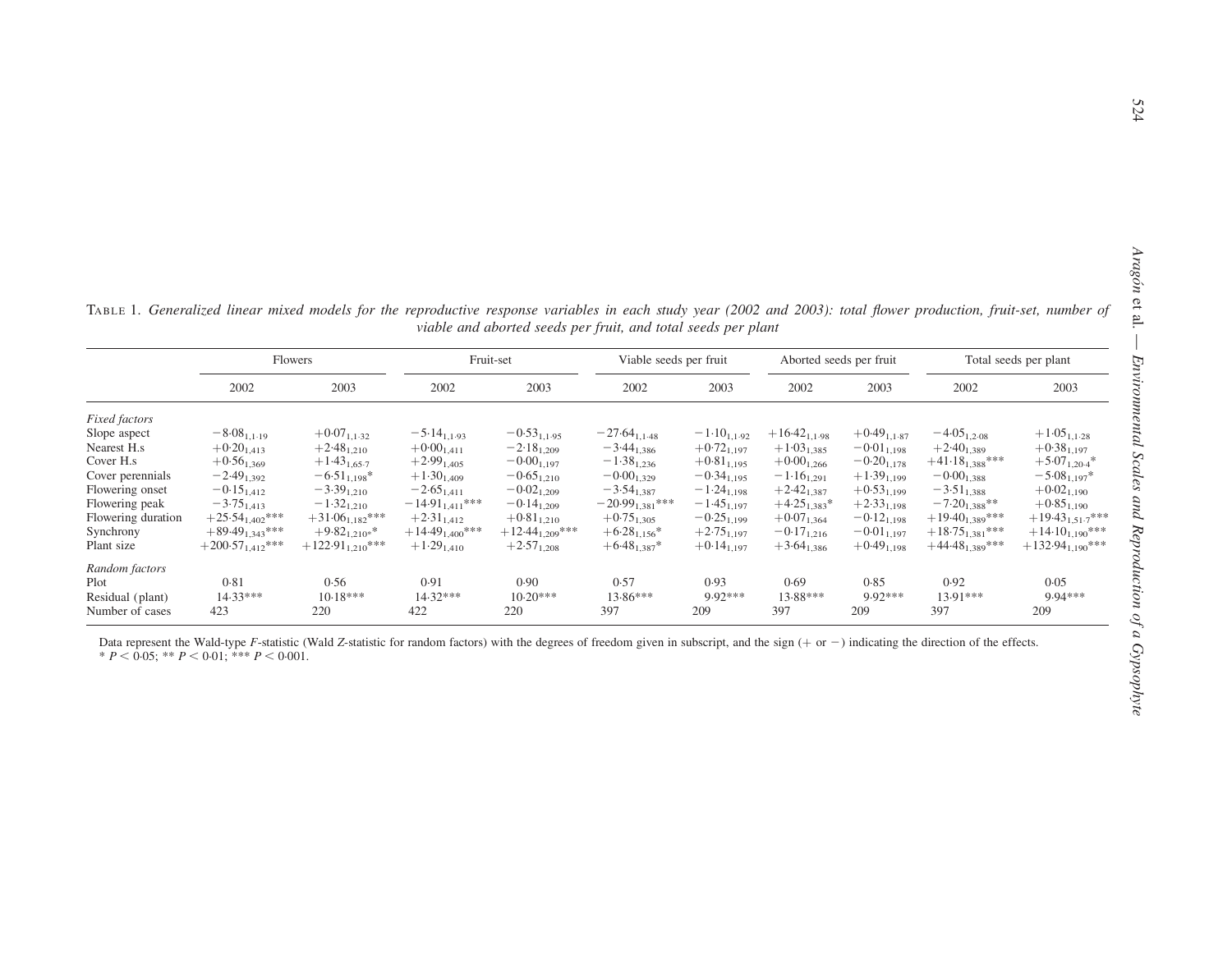

FIG. 4. Number of viable seeds per fruit produced by the plants in relation to the timing of their flowering peak in 2002 and 2003. Data points represent the mean  $\pm$  s.e., considering all the plants (*n*) that reach the peak of flowering on a given date.

extremely variable responses at the individual level must be especially important in Mediterranean habitats, where environmental factors are inherently variable (Blondel and Aronson, 1999).

Small-scale environmental variation, such as soil properties immediately beneath individuals or plant cover, can determine substantially the dynamics of plant interactions in semi-arid environments (Schenk et al., 2003; Armas and Puignaire, 2005), where facilitative and competitive interactions are thought to be of great importance (Whitford, 2002). In this study, the individual scale of environmental variability had only a weak effect on the reproduction of H. squamatum. For instance, the presence of other non-conspecific neighbouring perennials appeared to negatively affect flower and seed production per plant in the dry year of 2003. This may be interpreted as a shift towards stronger interspecific competition in response to the harsher climatic conditions of this extremely dry year, when the greatest heat wave registered in the last 150 years took place in Europe (Schär and Jendritzky, 2004). On the other hand, the positive effect of conspecific neighbouring plants on the production of seeds per plant suggests the relevance of allogamous pollen to successfully reproduce, which has been previously reported for other Helianthemum species (Herrera, 1987; Tébar, 1997; Rodríguez-Pérez, 2005).

Individual plant phenology was found to be of great importance to the reproductive output of H. squamatum. Flower and seed production per plant were strongly related to flowering duration and synchrony. This was an expected result as plants producing more flowers are able to reach longer blooming periods (Schmitt, 1983; Widén, 1991; Ollerton and Lack, 1998). On the other hand, a high degree of flowering synchrony among plants resulted in greater values of fruit-set, viable seeds per fruit and/or

seeds per plant, which is consistent with an allogamous breeding system of H. squamatum. The higher level of flowering synchrony detected in 2003 may be a consequence of a shorter blooming period, likely caused by the drier conditions of this year. Moreover, the relationship between earlier flowering peaks and relative reproductive success observed in 2002 has already been reported in other studies (Bishop and Schemske, 1998; Torres et al., 2002). Early flowering has been considered as a drought avoidance strategy (Farris and Lechowicz, 1990; Stanton et al., 2000; Volis et al., 2004), and might be especially important in the case of a relatively late-flowering plant such as *H. squamatum*. However, under the extreme water shortage that occurred during spring 2003, the advantages of an earlier flowering were not so evident, and resulted in less viable seed production (Fig. 4). These results also suggest certain decoupling between flowering season and pollinator activity in the dry 2003 (Rathcke and Lacey, 1985; Herrera, 1988; McCarthy, 2001), and agree with the reported shifts to earlier flowering dates with warmer conditions (Peñuelas et al., 2002).

Together with plant phenology, individual plant size was an accurate predictor of absolute reproductive components, as is expected for an indicator of plant maternal resources (Samson and Werk, 1986; Herrera, 1991; Mitchell, 1994; Ollerton and Lack, 1998; Albert et al., 2001; McIntosh, 2002). It is noteworthy that the increase in average plant size from one year to the next was not due to mortality of small-sized plants, but exclusively to plant growth.

Absolute reproductive variables were significantly higher during the drier year, but only on the south-facing slope. This suggests that the north-facing slope represent a more stable habitat for reproduction whereas the southfacing slope may provide an advantage during certain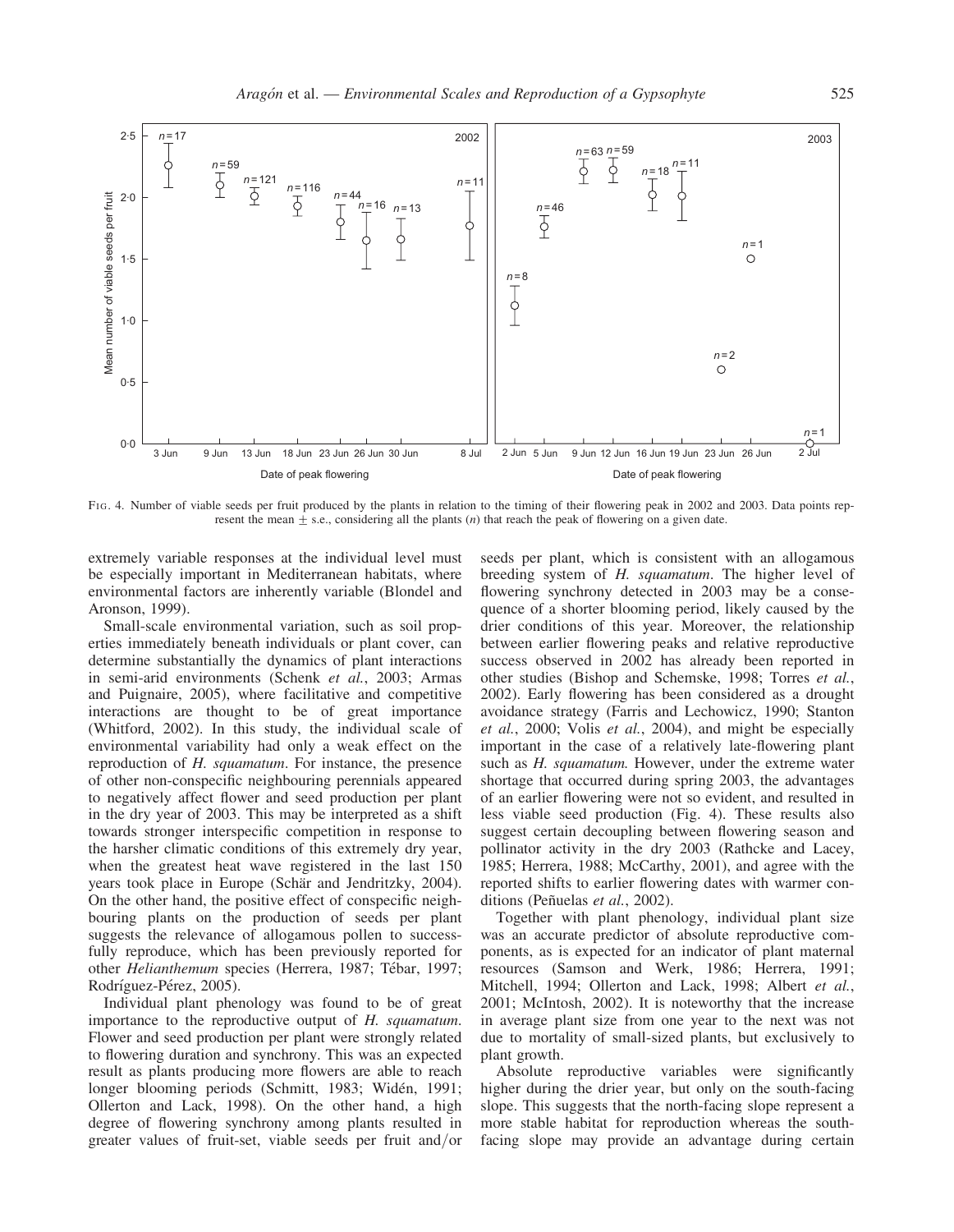extremely hot and dry years. These results are worth noting, since north-facing slopes have been widely recognized as more favourable locations for plant performance (Escós et al., 2000; Bellot et al., 2004).

In conclusion, reproduction of  $H$ , squamatum is flexible enough to counteract very different environmental conditions at several scales and climates. Even more, absolute reproductive variables reached a maximum in the southfacing slope plots during the heat wave of 2003. This result brings us to the question recently posed by Körner (2003) about what must be considered a stressful environment in the case of stress-tolerant plants. Contrary to our expectations, what we considered the more favourable habitat in our study system was not so for this species, at least in reproductive terms. Since stress is an individualbased concept and stressful environments hardly exist (see Körner, 2003, 2004), it can be concluded that the environmental conditions on the south-facing slope during an extreme heat-wave did not necessarily represent a stressful scenario for this species. Furthermore, reproductive costs for surviving plants have not been detected since (unpubl. res.). We think that there must be some other factors actually limiting reproduction in what we initially considered more benign conditions. Obviously, understanding the physiological mechanisms by which these plants are able to reproduce under such environmental conditions and the extent of this reproductive flexibility in the plant community need further study.

## ACKNOWLEDGEMENTS

We thank Maria Angeles Lozano and Beatriz Pedroche for their help in the field and Graham Edwards for language assistance. We also thank the comments of two anonymous referees on an earlier version of this manuscript. This work was supported by the research project REN2000-0254-P4-03 (MEC, Spain). Cristina F. Aragón held a F.P.U. fellowship (AP2003-3662, MEC, Spain).

#### LITERATURE CITED

- Albert MJ, Escudero A, Iriondo JM. 2001. Female reproductive success of the narrow endemic *Erodium paularense* in contrasting microhabitats. Ecology 82: 1734–1747.
- Armas C, Pugnaire FI. 2005. Plant interactions govern population dynamics in a semi-arid plant community. Journal of Ecology 93: 978–989.
- Bellot J, Maestre FT, Hernández N. 2004. Spatio-temporal dynamics of chlorophyll fluorescence in a semi-arid Mediterranean shrubland. Journal of Arid Environments 58: 295–308.
- Bishop JG, Schemske DW. 1998. Variation in flowering phenology and its consequences for lupins colonizing Mount St. Helens. Ecology 79: 534–546.
- Blondel J, Aronson J. 1999. Biology and wildlife of the Mediterranean region, 1st edn. Oxford: Oxford University Press.
- Bronstein JL. 1994. Conditional outcomes in mutualistic interactions. Tree 9: 214–217.
- Domingo F, Villagarcía L, Brenner AJ, Puigdefábregas J. 1999. Evapotranspiration model for semi-arid shrublands tested against data from SE Spain. Agricultural and Forest Meteorology 95: 67–84.
- Escós J, Alados CL, Pugnaire FJ, Puigdefábregas J, Emlen J. 2000. Stress resistance strategy in an arid land shrub: interactions between

developmental instability and fractal dimension. Journal of Arid Environments 45: 325–336.

- Escudero A, Romão RL, de la Cruz M, Maestre F, 2005. Spatial pattern and neighbour effects on Helianthemum squamatum seedlings in a Mediterranean gypsum community. Journal of Vegetation Science 16: 383–390.
- Farris MA, Lechowicz MJ. 1990. Functional interactions among traits that determine reproductive success in a native annual plant. Ecology 71: 548–557.
- Goldberg D, Novoplansky A. 1997. On the relative importance of competition in unproductive environments. Journal of Ecology 85: 409–418.
- Harrison S, Safford HD, Grace JB, Viers JH, Davies KF. 2006. Regional and local species richness in an insular environment: serpentine plants in California. Ecological Monographs 76: 41–56.
- Herrera CM. 1991. Dissecting factors responsible for individual variation in plant fecundity. Ecology 72: 1436–1448.
- Herrera CM. 1995. Microclimatic and individual variation in pollinators: flowering plants are more than their flowers. *Ecology* 76: 1516–1524.
- Herrera CM. 1997. Thermal biology and foraging responses of insect pollinators to the forest floor irradiance mosaic. Oikos 78: 601–611.
- Herrera J. 1987. Flower and fruit biology in southern Spanish Mediterranean shrublands. Annals of the Missouri Botanical Garden 74: 69–78.
- Herrera J. 1988. Pollination relationships in southern Spanish Mediterranean shrublands. Journal of Ecology 76: 274–287.
- Huenneke LF, Clason D, Muldavin E. 2001. Spatial heterogeneity in Chihuahuan Desert vegetation: implications for sampling methods in semi-arid ecosystems. Journal of Arid Environments 47: 257-270.
- Körner C. 2003. Limitation and stress always or never? Journal of Vegetation Science 14: 141–143.
- Körner C. 2004. Individuals have limitations, not communities  $-$  a response to Marrs, Weiher and Lortie et al. Journal of Vegetation Science 15: 581–582.
- Kutiel P. 1992. Slope aspect effect on soil and vegetation in a Mediterranean ecosystem. Israel Journal of Botany 41: 243–250.
- Linhart YB, Grant MC. 1996. Evolutionary significance of local genetic differentiation on plants. Annual Review of Ecology and Systematics 27: 237–277.
- Littell RC, Milliken GA, Stroup WW, Wolfinger RD. 1996. SAS System for Mixed Models, 1st edn. Cary, NC: SAS Institute.
- López-González G. 1993. Helianthemum Mill. In: Castroviejo S, Aedo S, Gómez-Campo M, et al. eds. Flora Iberica. Madrid: CSIC, 365–421
- McCarthy JP. 2001. Ecological consequences of recent climate change. Conservation Biology 15: 320–331.
- McCullagh P, Nelder JA. 1989. Generalized linear models. New York, NY: Chapman and Hall.
- McIntosh ME. 2002. Plant size, breeding system, and limits to reproductive success in two sister species of Ferocactus (Cactaceae). Plant Ecology 162: 273–288.
- Martínez I, Escudero A, Maestre FT, de la Cruz A, Guerrero C, Rubio A. 2006. Small-scale patterns of abundant mosses and lichens forming biological soil crusts in two semi-arid gypsum environments. Australian Journal of Botany 54: 339–348.
- Mitchell RJ. 1994. Effects of floral traits, pollinator visitation and plant size on Pomopsis aggregata fruit production. American Naturalist 143: 870–889.
- Moro MJ, Pugnaire FI, Haase P, Puigdefabregas J. 1997. Effect of the canopy of Retama sphaerocarpa on its understorey in a semiarid environment. Ecology 11: 425–431.
- Ollerton J, Lack A. 1998. Relationships between flowering phenology, plant size and reproductive success in Lotus corniculatus (Fabaceae). Plant Ecology 139: 35–47.
- Peñuelas J, Filella Y, Comas P. 2002. Changed plant and animal life cycles from 1952 to 2000 in the Mediterranean region. Global Change Biology 8: 531–544.
- Primack RB. 1987. Relationships among flowers, fruits, and seeds. Annual Review of Ecology and Systematics 18: 409–430.
- Rathcke B, Lacey E. 1985. Phenological patterns of terrestrial plants. Annual Review of Ecology and Systematics 16: 179–214.